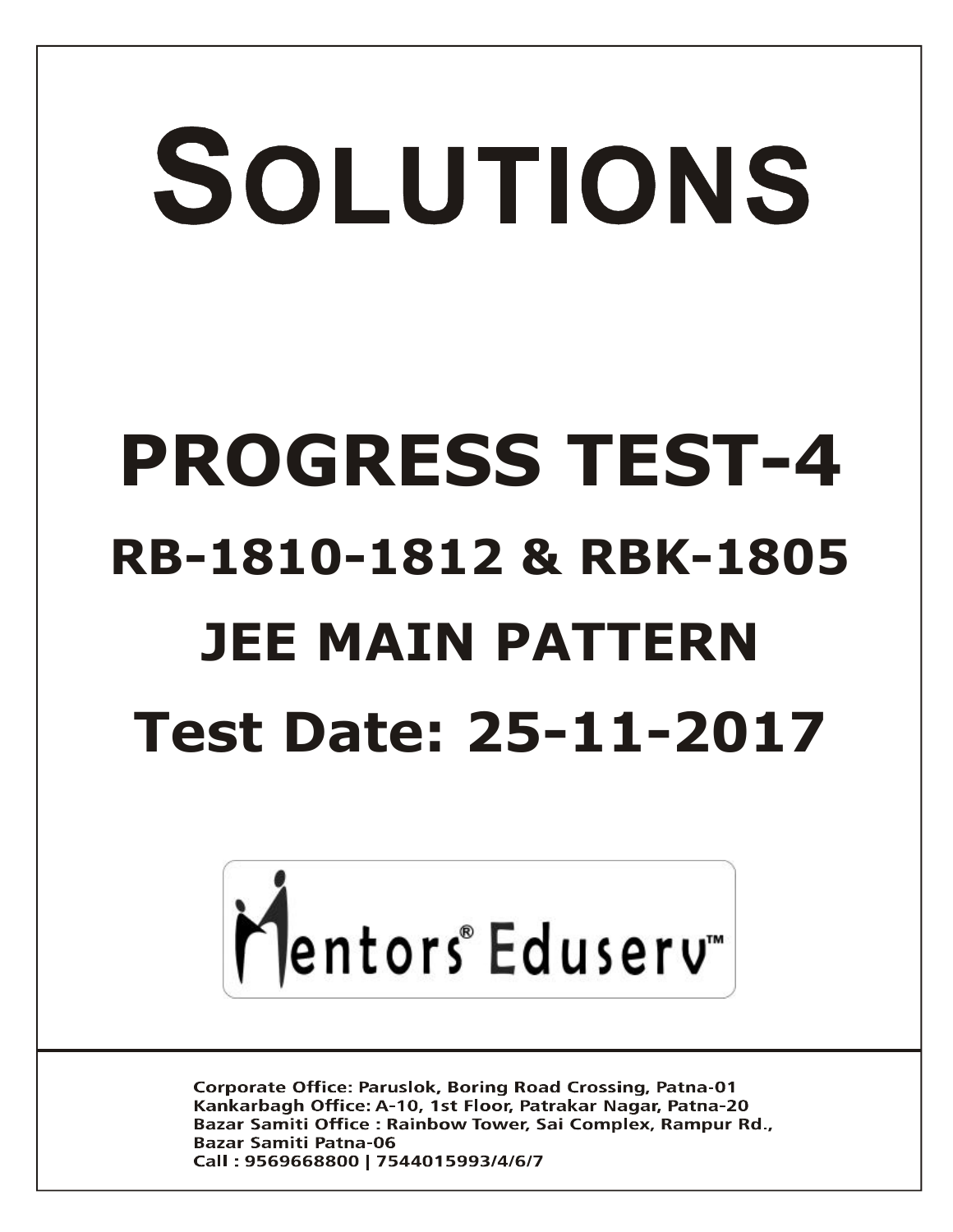## **PT-IV (Adv) RB-1810-1812 & RBK-1805\_25.11.2017 [ 1 ]**

# **PHYSICS**.







Total deviation  $\delta = \delta_1 + \delta_2$ 

$$
= (180^{\circ} - 2\theta) + 180^{\circ} - 2(\alpha - \theta)
$$

$$
=360^{\circ}-2\alpha
$$

which is independent of angle of incidence.

- (C) Power of a plane mirror is zero.
- (D) Velocity of the image towards the object =  $v + v = 2v$ .

## **2. [A, C]**

For concave mirror, if object is placed on the optic axis between focus & centre of curvature the image is formed between centre of curvature & infinity which is real, inverted & enlarged as well as elongated also.



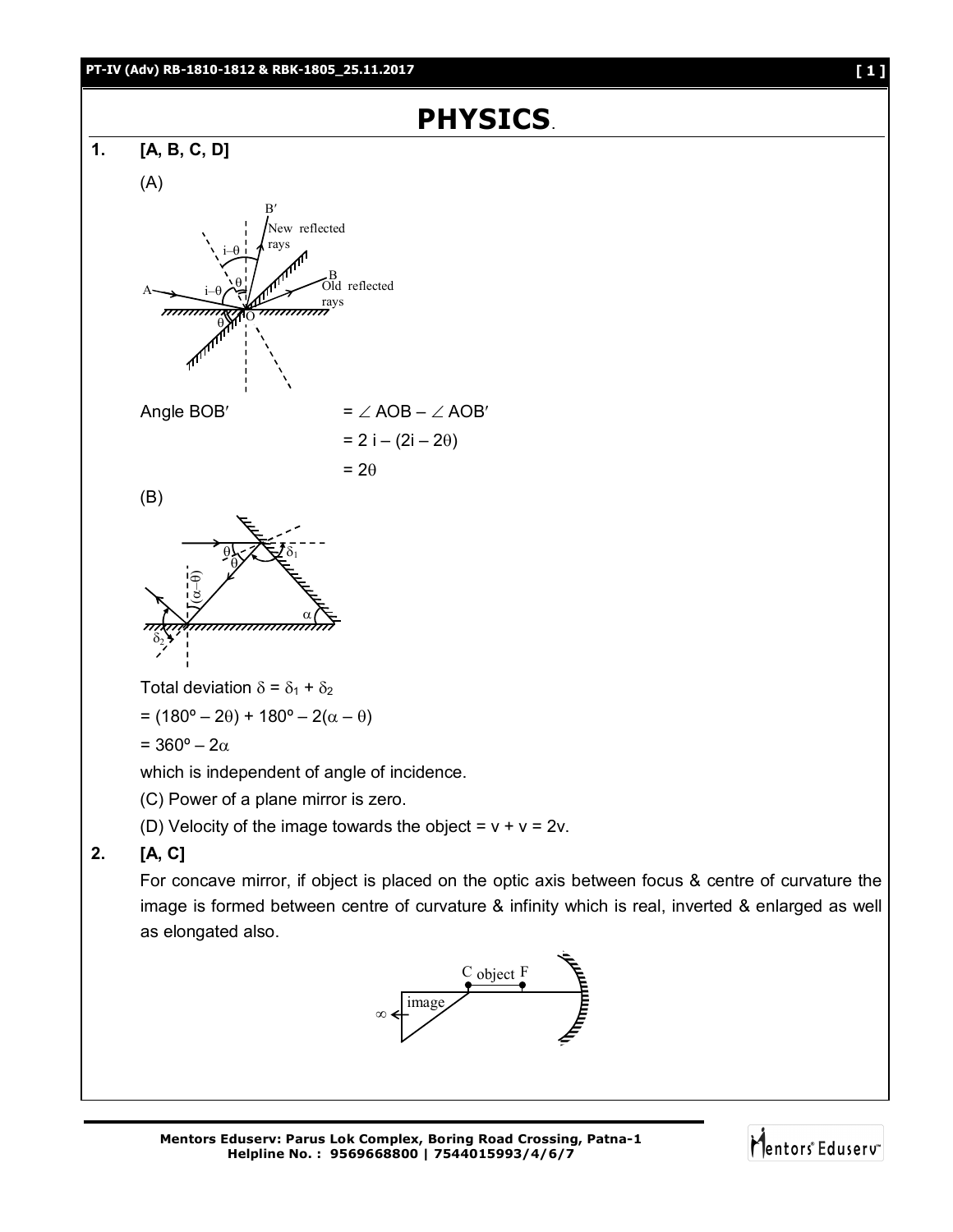## **[ 2 ] PT-IV (Adv) RB-1810-1812 & RBK-1805\_25.11.2017**

## **3. [A,C,D]**

 $I_1 = I_2 = I$ 

$$
I_{\text{max}} = \left(\sqrt{I_1} + \sqrt{I_2}\right)^2 = \left(\sqrt{I} + \sqrt{\frac{I}{2}}\right)^2 < 4I
$$
  

$$
I_{\text{min}} = \left(\sqrt{I} - \sqrt{\frac{I}{2}}\right)^2 > 0
$$

**4. [A,B,D]**

$$
\frac{\mathrm{d}v}{\mathrm{d}t} = -v^2 + 2v - 1
$$

Terminal velocity is attained when  $a = 0$ 

$$
\Rightarrow \quad \frac{\mathrm{d}v}{\mathrm{d}t} = 0
$$

## **5. [A,B,C,D]**

## **6. [A,C,D]**

For same range,  $\theta_1$  and  $\theta_2$ .

$$
\theta_2 = (90 - \theta_1) \Rightarrow \theta_1 + \theta_2 = 90^\circ
$$
  
\n
$$
t_1 = \frac{2u \sin \theta_1}{g} \text{ and } t_2 = \frac{2u \sin \theta_2}{g}
$$
  
\n
$$
\therefore \frac{t_1}{\sin \theta_1} = \frac{t_2}{\sin \theta_2} \text{ and } \frac{t_1}{t_2} = \frac{\sin \theta_1}{\sin \theta_2}
$$
  
\n
$$
\Rightarrow \frac{t_1}{t_2} = \frac{\sin \theta_1}{\sin(90 - \theta_1)}
$$
  
\n
$$
\frac{t_1}{t_2} = \tan \theta_1
$$

- **7. [A,B,D]**
- **8. [A,B]**
- **9. [B]**
- **10. [C]**
- **11. [B]**
- **12. [C]**
- **13. [D]**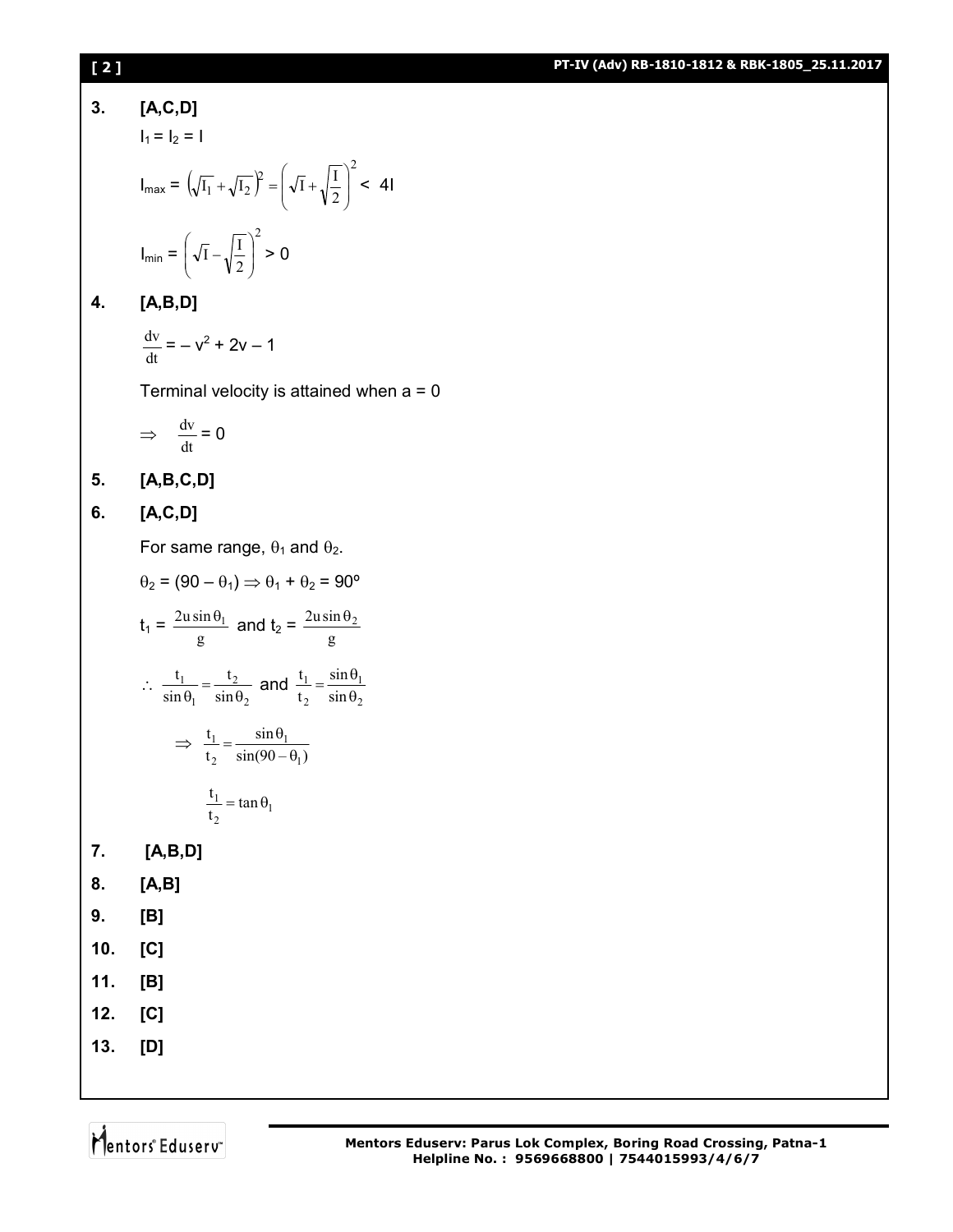|     | PT-IV (Adv) RB-1810-1812 & RBK-1805_25.11.2017                                                                                                    | [3] |
|-----|---------------------------------------------------------------------------------------------------------------------------------------------------|-----|
| 14. | [D]                                                                                                                                               |     |
| 15. | [B]                                                                                                                                               |     |
| 16. | [B]                                                                                                                                               |     |
| 17. | [A]                                                                                                                                               |     |
| 18. | (A)                                                                                                                                               |     |
| 19. | (B)                                                                                                                                               |     |
| 20. | (C)                                                                                                                                               |     |
|     |                                                                                                                                                   |     |
|     | $\frac{v_m}{t_1} = \alpha$ and $\frac{v_m}{t_2} = \beta$                                                                                          |     |
|     | also x + y = $\frac{1}{2}$ x v <sub>m</sub> x (t <sub>1</sub> + t <sub>2</sub> )                                                                  |     |
|     | $\therefore$ (x + y) = $\frac{1}{2}$ × v <sub>m</sub> × $\left(\frac{v_m}{\alpha} + \frac{v_m}{\beta}\right)$                                     |     |
|     | ሳ<br>$\mathbf{v}_{\mathbf{m}}$<br>$\rightarrow_t$<br>₹<br>┡<br>$t_2$<br>$\overline{t_1}$                                                          |     |
|     | $\Rightarrow$ $v_m = \sqrt{\frac{2(x+y)\alpha\beta}{(\alpha+\beta)}}$                                                                             |     |
|     | Now, $v_{av} = \frac{x+y}{t_1+t_2} = \frac{x+y}{\frac{v_m}{\alpha} + \frac{v_m}{\beta}} = \frac{\alpha\beta}{\alpha+\beta} \cdot \frac{x+y}{v_m}$ |     |
|     |                                                                                                                                                   |     |
|     |                                                                                                                                                   |     |
|     |                                                                                                                                                   |     |
|     |                                                                                                                                                   |     |
|     |                                                                                                                                                   |     |
|     |                                                                                                                                                   |     |
|     |                                                                                                                                                   |     |
|     |                                                                                                                                                   |     |

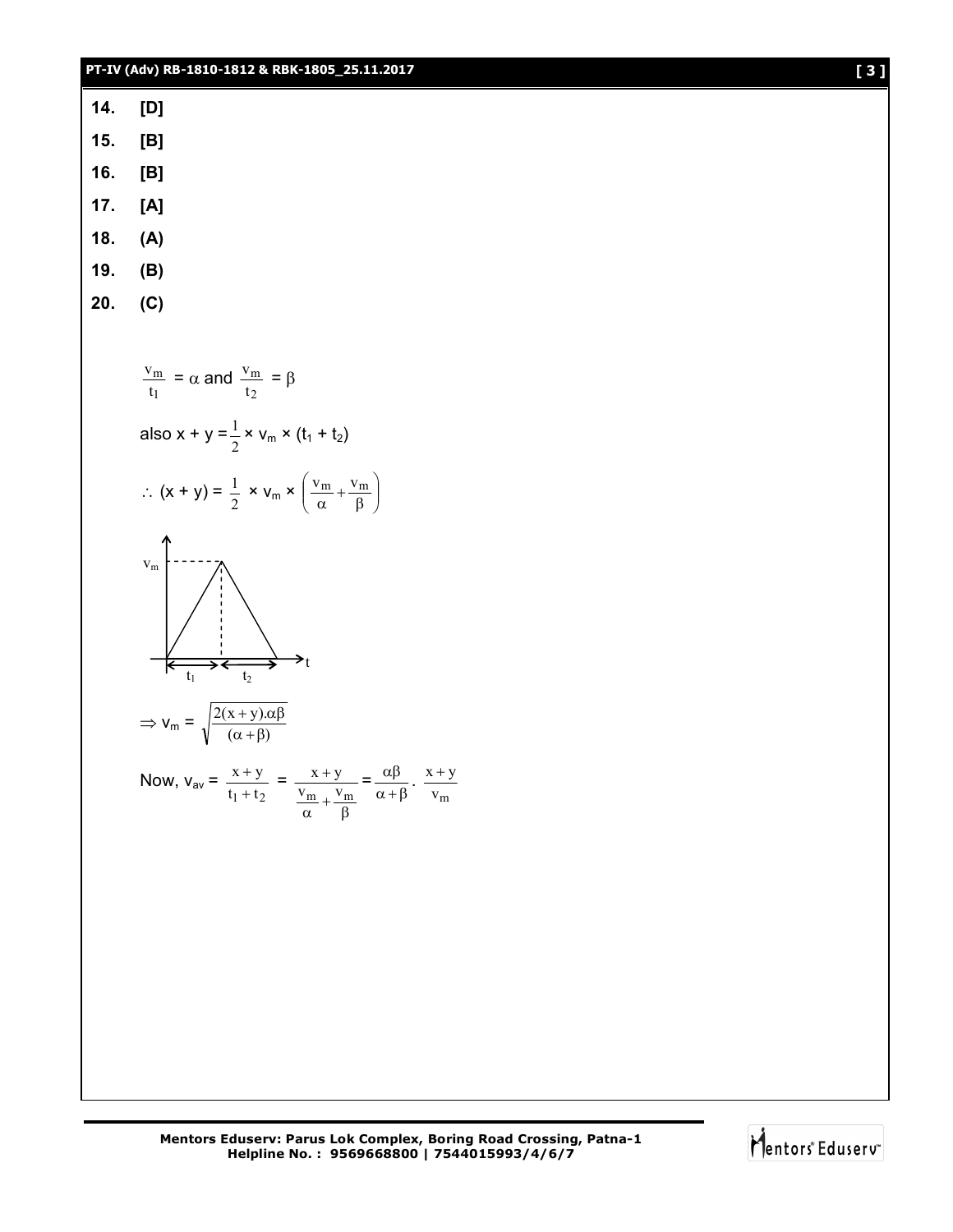# **CHEMISTRY**

## **21. (B)**

**22. (A,B,D)**

## **23. (B, D)**

 $\therefore$  both are liquid CH<sub>3</sub>OH is solute (less amount) Mass of CH<sub>3</sub>OH =  $30 \times 0.8 = 24$  g, Mass of  $C_2H_5OH = 60 \times 0.92 = 55.2 g$ Mass of solution =  $24 + 55.2 = 79.2$  g Volume of solution =  $\frac{79.2}{0.88}$  = 90 mL. 0.88  $=$ Molarity =  $\frac{nCH_3OH}{(11)} = \frac{24/32}{00} \times 1000$ V(L) 90  $=\frac{2!}{22} \times 1$  $= 8.33$  mol  $L^{-1}$ Molality =  $\frac{W_{\text{Solute}}}{W_{\text{Solvent}}}$  $\frac{n_{\text{Solute}}}{n} = \frac{24/32}{55.8} \times 1000$  $w_{\rm solvent}$  (kg)  $-55.2$  $=\frac{217.02}{55.0} \times 1$  $= 13.59$ Mole fraction of solute = 24  $\frac{32}{24}$  55.2 = 0.385 32 46  $=$  $^{+}$ Mole fraction of solvent =  $1 - 0.385 = 0.615$ **24. (B,C) 25. (A,B,C,D)** Bridge head carbocation & cabanion are unstable. **26. (A,B,C,D) 27. (A,B,C) 28. (A, B, C) 29. (D) 30. (A)**

**31. (A)**

At low pressure,  $(V-b) = V$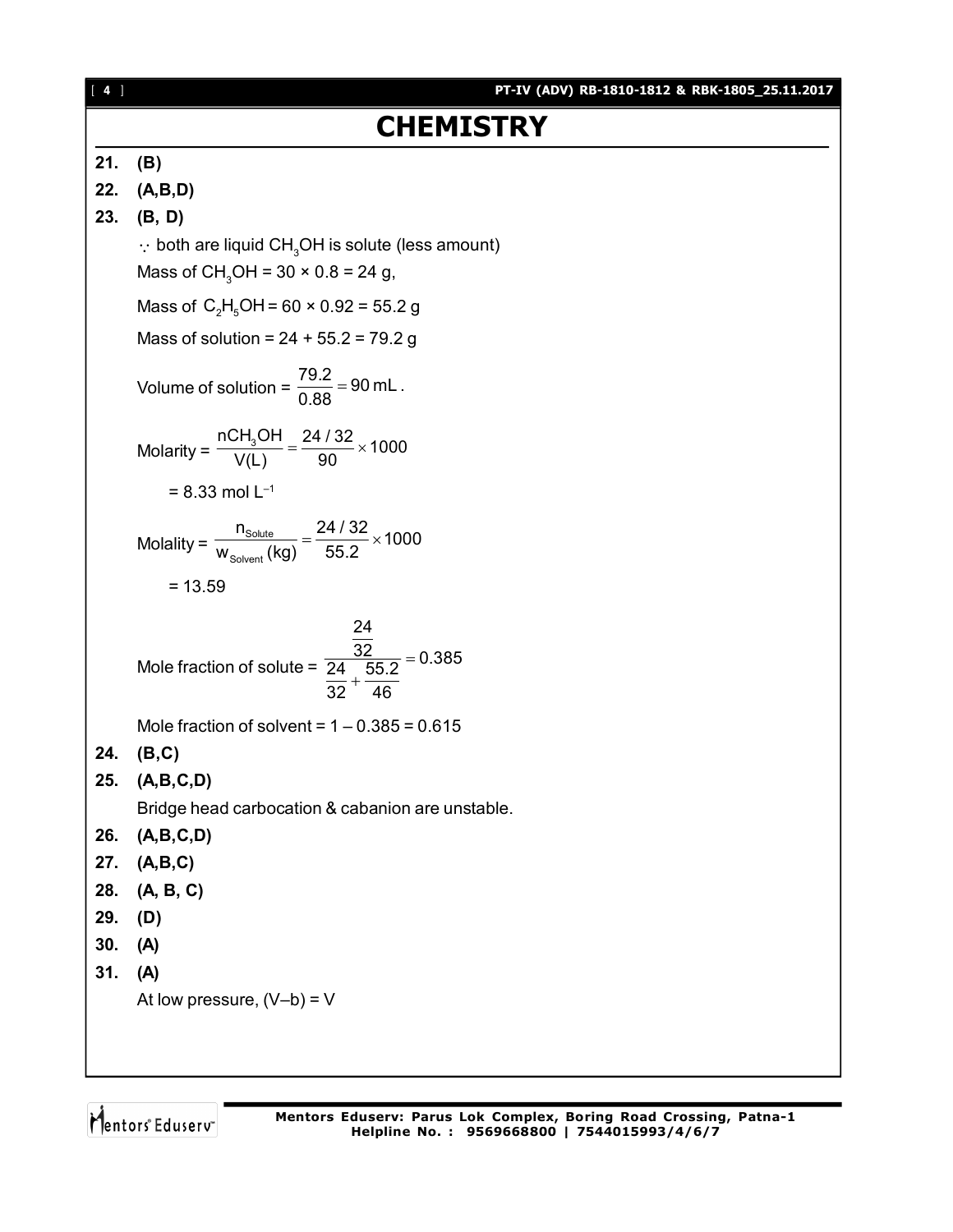## **PT-IV (ADV) RB-1810-1812 & RBK-1805\_25.11.2017** [ **5** ]

$$
(P + \frac{a}{V^{2}})V = RT
$$
  
\nPV +  $\frac{a}{V} = RT$   
\nPV = RT -  $\frac{a}{V}$   
\n $\frac{PV}{RT} = 1 - \frac{a}{VRT}$   
\n32. (D)  
\nGreatest is the value of van der Waals' constant 'b', lesser is the compressibility of gas.  
\n33. (C)  
\n34. (A)  
\nCOT is tub like structure  
\n[10] annulene:  
\n $\frac{H_{\text{IV}}}{H_{\text{IV}}}$   
\n[10] annulene:  
\nNon-planar  
\n35. (D)  
\n36. (D)  
\n37. (A)  
\nUse % by moles =  $\frac{M_{\text{IV}} - M_1}{M_2 - M_1} \times 100$   
\n% by mass = % by moles  $\times \frac{M_2}{M_{\text{IV}}}$   
\n38. (C)  
\nInternal energy may be equal to  $\frac{3}{2}RT$  or 3.716 kJ/mol or may be equal to  $\frac{5}{2}RT$ .

Mentors<sup>e</sup> Eduserv<sup>-</sup>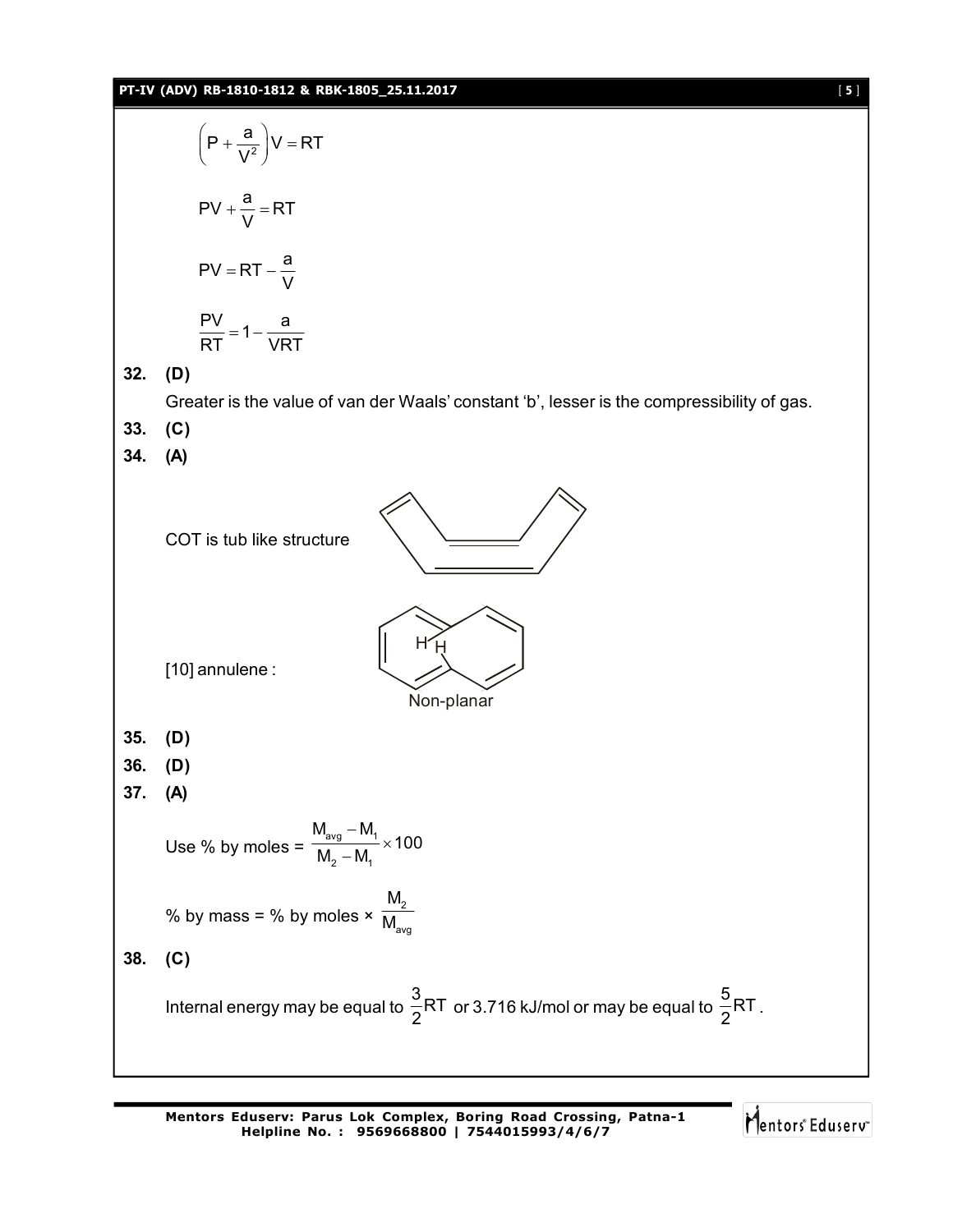Translational kinetic energy =  $\frac{3}{2}$ RT = 3.716kJ mol<sup>-1</sup> 2  $= 3.716 kJ$  mol<sup>-</sup>

At (–273°C or 0 K), molecular motion, i.e., translational motion stops and at this temperature gas molecules have no heat.

## **39. (A)**

**40. (A)**

 $a \wedge \sim bK_a$ Acid dissociation cons $\tan t(K_a) \propto \frac{1}{-K}$ P  $\infty$ 

 $\therefore$  P<sup>K</sup>a = -logK<sub>a</sub>

## **MATHEMATICS**

## **41. (A, B, C, D)**

Solving the two equations  $\alpha x^2 + \alpha x + \frac{1}{24} - y = \alpha y^2 + \alpha y + \frac{1}{24} - x$ 24 24  $\alpha x^2 + \alpha x + \frac{1}{24} - y = \alpha y^2 + \alpha y + \frac{1}{24} - y$ 

$$
(x-y)\{\alpha(x+y)+\alpha+1\}=0
$$

 $x = y \implies \alpha x^2 + (\alpha - 1)x + \frac{1}{24} = 0$ 24  $= y \Rightarrow \alpha x^2 + (\alpha - 1)x + \frac{1}{\alpha - 1} = 0$ 

If the curves touch each other, then

$$
D = 0 \implies \alpha = \frac{2}{3} \text{ or } \frac{3}{2}. \text{ Also } \alpha(x+y) + \alpha + 1 = 0 \implies y = -x - 1 - \frac{1}{\alpha}
$$

$$
\implies \alpha x^2 + (\alpha + 1)x + \frac{25}{24} + \frac{1}{\alpha} = 0
$$

$$
\therefore \ \ D=0 \ \Longrightarrow \ \alpha=\frac{13\pm\sqrt{601}}{12}
$$

## **42. (A, B)**

Only h(x) is periodic function because domain of  $f = [-1, 1]$ domain of  $g = (-\infty, -1] \cup [1, \infty)$ domain of  $h = R$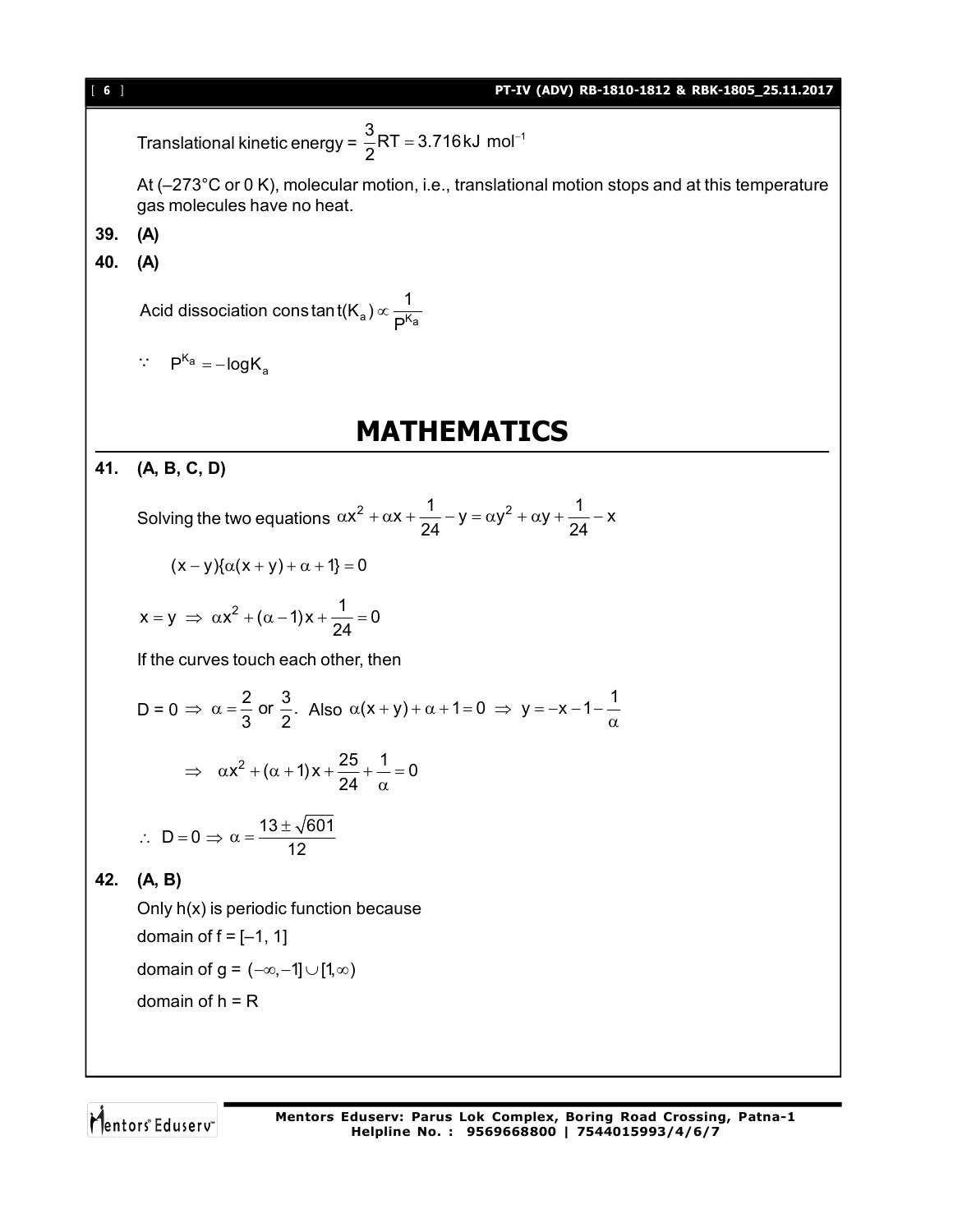**PT-IV (ADV) RB-1810-1812 & RBK-1805\_25.11.2017** [ **7** ] **43. (A, C)** The bases of all triangles PAB (A, B fixed P moving indeed A, B, P lie on a circle) will be fixed  $\Rightarrow$  area = 1  $\frac{1}{2}$  × base × height Thus if area is maximum then height must be maximum which will be true if P lies on perpendicular to bisector of AB. Thus (A) and (C) are connect choices. **44. (A, B , C, D)** Equation of line through A (4, 3) is  $\frac{x-4}{2} = \frac{y-3}{1} = r$  $cos \theta$  sin  $\frac{-4}{\sin \theta} = \frac{y-3}{\sin \theta} = r$  .....(i)  $A = (4 + r\cos\theta, 3 + r\sin\theta).$  $4 + r \cos \theta = 8 \implies r = 4 \sec \theta$ .  $AB = 4 \text{ sec}\theta$ . Similarly AC = 3 cosec  $\theta$  $2 \Omega + \sin^2$  $\frac{16}{10^2} + \frac{9}{4C^2} = \cos^2 \theta + \sin^2 \theta = 1$  $AB^2$  AC  $+\frac{9}{4\Omega^2}$  = cos<sup>2</sup>  $\theta$  + sin<sup>2</sup>  $\theta$  = 1 So  $AB + AC = \frac{4}{a} + \frac{3}{b} = \frac{2(4\sin\theta + 3\cos\theta)}{b}$  $\cos\theta$  sin $\theta$  sin2  $+ AC = \frac{4}{1} + \frac{3}{1} = \frac{2(4 \sin \theta + 3 \cos \theta)}{1}$  $\theta$  sin $\theta$  sin2 $\theta$ **45. (A, C)**  $2^{32}$   $2^{32}$   $1^{16}$  $k = f(1) = \lim_{x \to 1} f(x) = \lim_{x \to 1} \frac{x^{2^{2}} - 2^{32}x + 4^{16} - 1}{(x - 1)^2}$  $\rightarrow$ 1  $'$   $x \rightarrow$ 1  $(x-1)$ = f(1) =  $\lim_{x \to 0} f(x) = \lim_{x \to 0} \frac{x^{2-2} - 2^{32}x + 4^{16} - 1}{x^2}$  $\frac{12(12-1)}{(1-1)^2} = \frac{2^{32}(2^{32}-1)}{2} = 2^{63} - 2^{31}$ 2  $=\frac{2^{32}(2^{32}-1)}{2}=2^{63}-2$ **46. (A, C)**  $cos x + cos y = a$  $cos^2 x + cos^2 y + 2cos x cos y = a^2$  .....(1)  $cos2x + cos2y = b$  $\therefore \cos^2 x + \cos^2 y = \frac{b+2}{2}$  $+ \cos^2 y = \frac{b+2}{2}$  .....(2)  $\therefore$  From (1) and (2),  $\cos x \cos y = \frac{a^2}{2} - \frac{b+2}{4}$ 2 4  $=\frac{a^2}{2}-\frac{b+1}{2}$ Now,  $cos 3x + cos 3y = c$  $\therefore$  4cos<sup>3</sup>x – 3cos x + 4cos<sup>3</sup>y – 3cosy = c  $4(\cos x + \cos y) (\cos^2 x + \cos^2 y - \cos x \cos y) - 3(\cos x + \cos y) = c$  $\Rightarrow$  2a<sup>3</sup> + c = 3a(1 + b).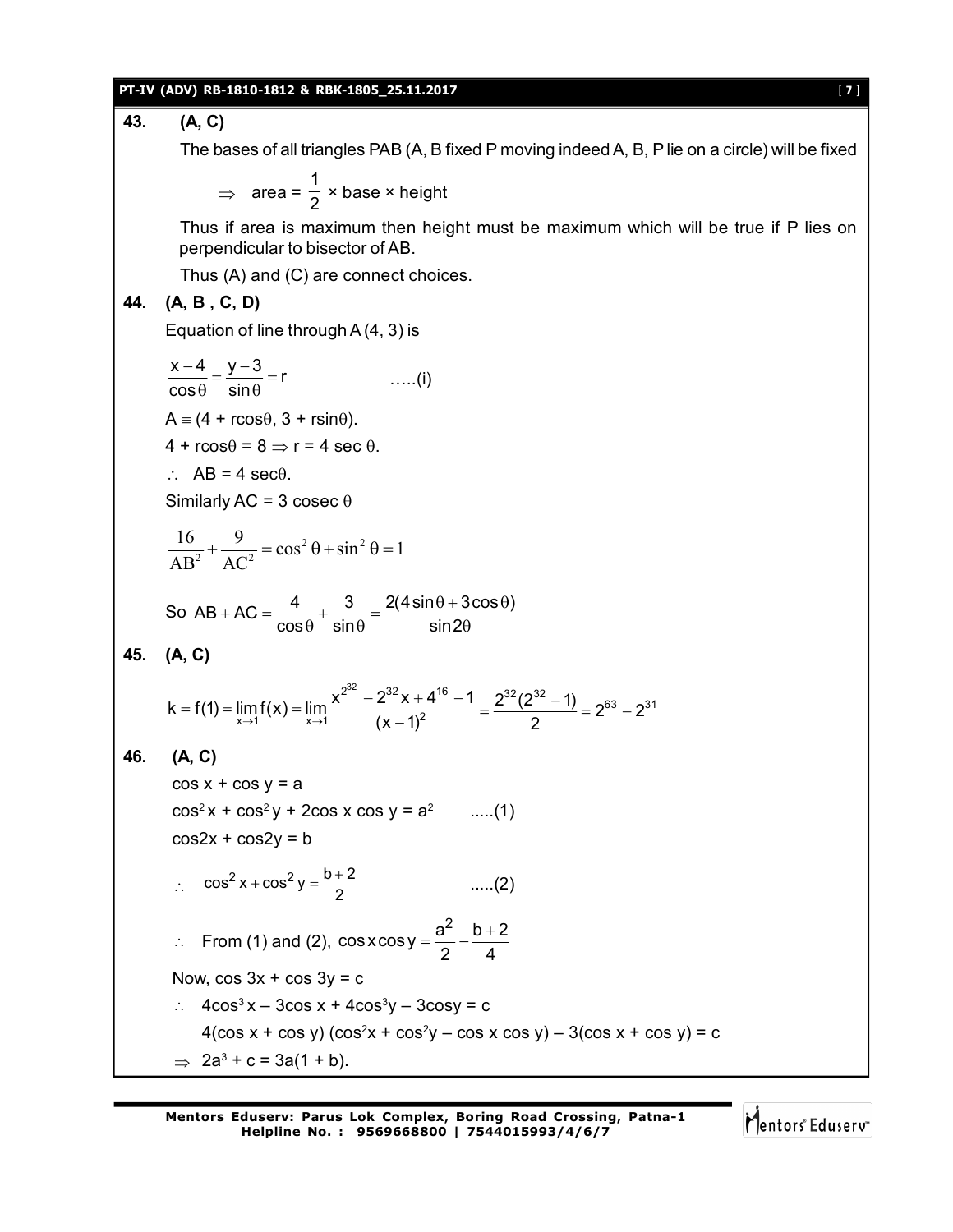| 8 ] | PT-IV (ADV) RB-1810-1812 & RBK-1805_25.11.2017                                                                             |
|-----|----------------------------------------------------------------------------------------------------------------------------|
| 47. | (A, B)                                                                                                                     |
|     | Point 'P' clearly lies on the directrix of $y^2 = 8x$ . Thus slope of PA and PB and 1 and $-1$<br>respectively.            |
|     | Equation of PA is $y = x + 2$ and equation of PB is $y = -x - 2$                                                           |
|     | Equation of AB is $x = 2$                                                                                                  |
|     | Let centre of circle be $C(\alpha,0)$ and radius be 'r', then                                                              |
|     | Y4<br>Ą<br>$\frac{ \alpha+2 }{\sqrt{2}} = \frac{ \alpha-2 }{1} = r$                                                        |
|     | ►X<br>$\Rightarrow \alpha^2 + 4 + 4\alpha = 2(\alpha^2 + 4 - 4\alpha)$<br>$\mathsf{P}$<br>O<br>$C(\alpha, 0)$<br>$(-2, 0)$ |
|     | $\Rightarrow \quad \alpha = \frac{12 \pm 8\sqrt{2}}{2} = 6 \pm 4\sqrt{2}$<br>ΙB                                            |
|     | $\Rightarrow$ r = $ \alpha - 2  = 4(\sqrt{2} - 1)$ or $4(\sqrt{2} + 1)$                                                    |
| 48. | (A, B)                                                                                                                     |
|     | $f(x+y) = 3^{y} f(x) + 2^{x} f(y)$                                                                                         |
|     | put $x = 1$                                                                                                                |
|     | $f(1+y) = 3^y + 2f(y)$                                                                                                     |
|     | put $y = 1$                                                                                                                |
|     | $f(x+1) = 3f(x) + 2^{x}$                                                                                                   |
|     | ∴ $3^{x}$ + 2f (x) = 3f (x) + 2 <sup>x</sup>                                                                               |
|     | $f(x) = 3^x - 2^x$                                                                                                         |
| 49. | (A)                                                                                                                        |
|     | $x - 1 = 3 \cos \theta$                                                                                                    |
|     | $y - 2 = 4\sin\theta$                                                                                                      |
|     | $x + y = 3 + 3\cos\theta + 4\sin\theta$                                                                                    |
|     | maximum value = $3 + 5 = 8$                                                                                                |
| 50. | (C)                                                                                                                        |
|     | Since range of $f(x) = \sin^{2n} x + \cos^{2n} x$ where $n \in N$ is                                                       |
|     | $\left \frac{1}{2^{n-1}}1\right $ so range of sin <sup>8</sup> x + cos <sup>8</sup> x is                                   |

Mentors<sup>®</sup> Eduserv<sup>®</sup>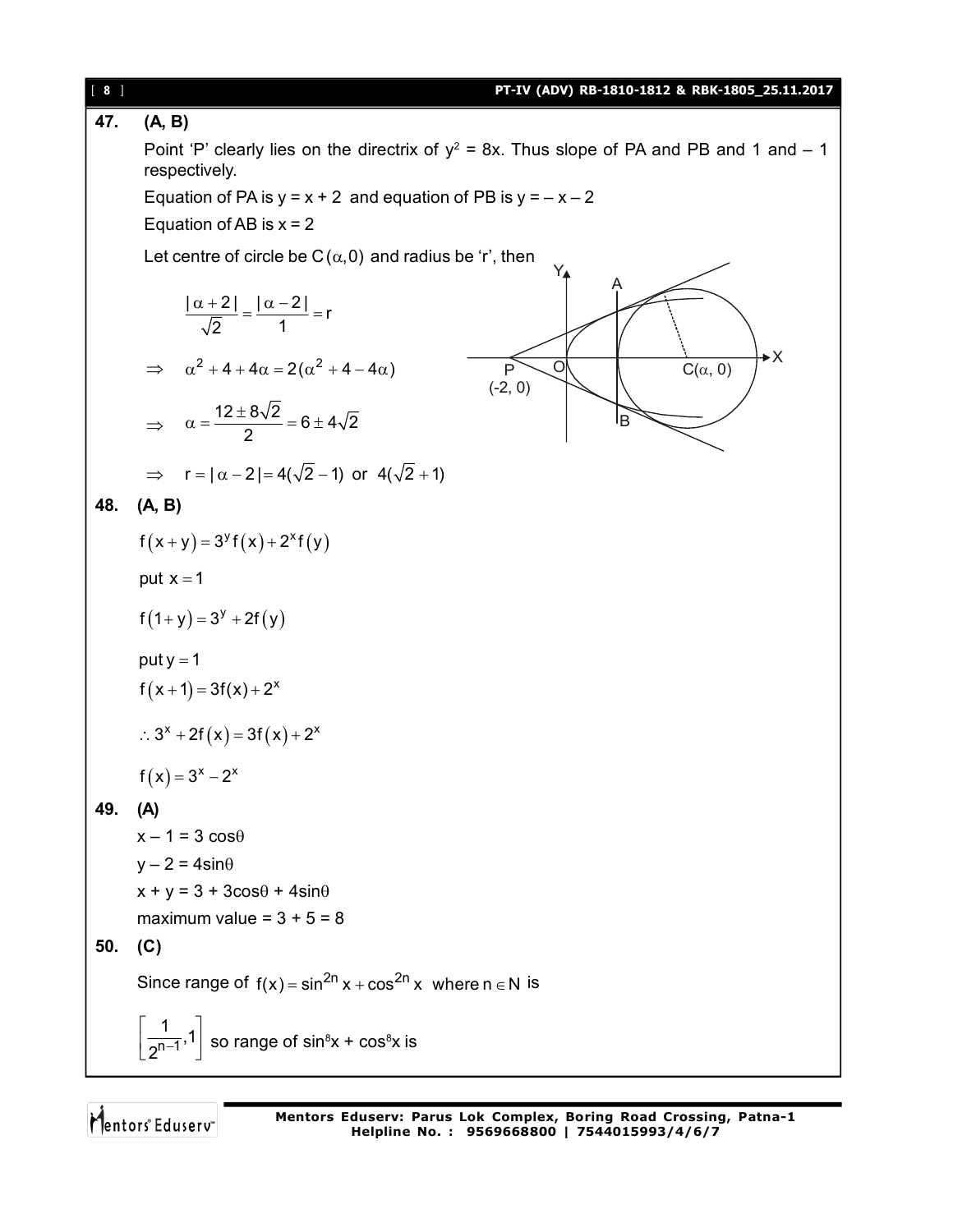$$
\left[\frac{1}{2^{4-1}},1\right]=\left[\frac{1}{8},1\right]\because n=4
$$

**51. (C)**

 $P''(x) = P''(0) = a constant$  $\therefore$  P(x) is a quadratic polynomial. Let  $P(x) = ax^2 + bx + c$ , then  $P(1) - P(0) = 2 \implies a + b = 2$  ... (i)  $P'(1) - P'(0) = 2 \implies 2a = 2$  ... (ii)  $\therefore$  a = b = 1

$$
\therefore P(2) - P(1) = 3a + b = 4
$$

**52. (D)**

$$
P(x) = 0 \Rightarrow x^2 + x + c = 0
$$

roots are real

$$
\Rightarrow D \geq 0 \Rightarrow 1 - 4c \geq 0 \Rightarrow c \leq \frac{1}{4}
$$

## **53. (A)**

Circumcircle of  $\triangle PQR$  passes through the centre C of the circle with PC as a diameter.

Let  $S(h, k)$  be the circumcentre, then S is mid point of PC

$$
\Rightarrow (h,k) = \left(\frac{\alpha+2}{2}, \frac{\alpha+2}{2}\right)
$$
  

$$
\Rightarrow h = k
$$

$$
\rightarrow \quad \mathsf{H} = \mathsf{K}
$$

 $\therefore$  Locus is  $y = x$ .



## **54. (B)**

Orthocentre of  $\triangle PQR$  is the image of C about QR. Let  $P = (\alpha, \alpha + 2)$ 

and H(h, k) be the orthocentre.

Equation of chord of contact QR is

$$
x\alpha + y(\alpha + 2) - \frac{4(x + \alpha)}{2} = 0
$$

i.e.,  $(\alpha - 2)x + (\alpha + 2)y = 2\alpha$ 

$$
\therefore \quad \frac{h-2}{\alpha-2} = \frac{k-0}{\alpha+2} = \frac{-2(2(\alpha-2)-2\alpha)}{(\alpha-2)^2 + (\alpha+2)^2}
$$

$$
\bigvee_{i=1}^n \text{Centors}^i_{\mathsf{E}} \mathsf{G} \mathsf{u} \mathsf{serv}^i
$$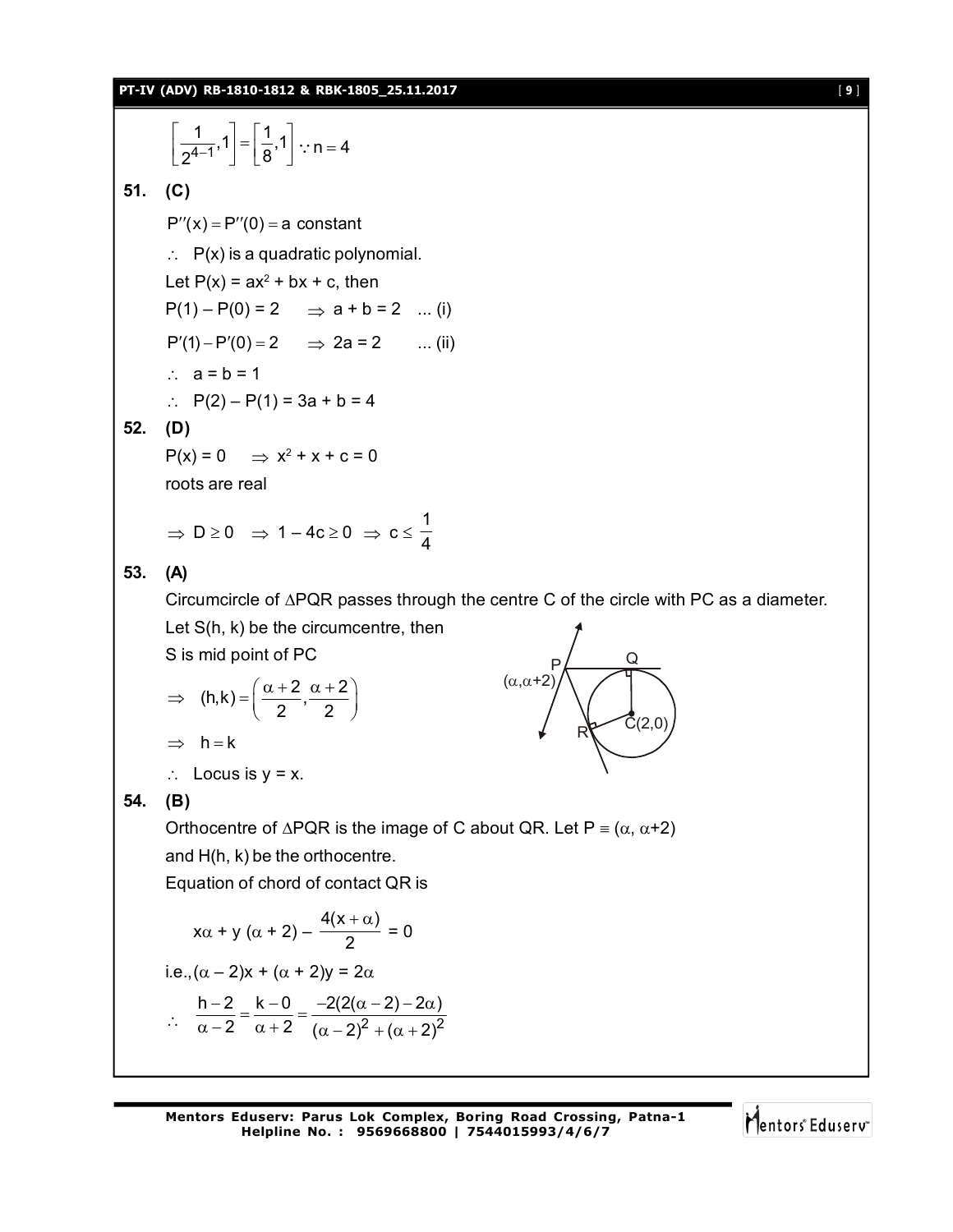## [ **10** ] **PT-IV (ADV) RB-1810-1812 & RBK-1805\_25.11.2017**

 2 2 2 2 8( 2) 8( 2) h 2 , k ( 2) ( 2) ( 2) ( 2) 2 2 2 2 2 2 64 32 (h 2) k and h k 2 ( 2) ( 2) ( 2) ( 2) 2 2 (h 2) k 2(h k 2) h 2 + k<sup>2</sup> – 2h – 2k = 0 Locus is x 2 + y<sup>2</sup>– 2x – 2y = 0 **55. (B)** The circumcircle always passes through the vertex of the parabola. **56. (D)** 2 : 1 orthocentre ( ) centroid 2 0, (h 2a) 3 circumcentre k h ,a 4 2 k 2 2a h k <sup>2</sup> 0, (h 2a) , ( , ) ,h 6a 3 3 3 2 . **57. (A)** (P) f(x) is continuous x R but not differentiable at x = 2 (Q)g(x) is discontinuous and non-differentiable at x = I (R) h(x) is continuous and differentiable for x R (S) (x) is continuous everywhere but not differentiable at x = 1 **58. (A)** (P) 1 1 log <sup>1</sup> 5 2 100 <sup>=</sup> 10 1 1 log 5 2 1 1 · 100 100 = 10 1 log 25 10 10 = 250 P,S (Q) log 73 8 <sup>3</sup> = <sup>3</sup> 73 64 log 73 8 = <sup>3</sup> 9 log 73 8 = 2 – log 73 8 <sup>3</sup> negaitve and irrational Q,R (R) log10(log 10) = 0 S (S) 9 log 2 3 1 3 = 27 · 9 log 2 1 3 = 3 log 2 27 3 = 27 2 P, R]

Mentors<sup>e</sup> Eduserv<sup>-</sup>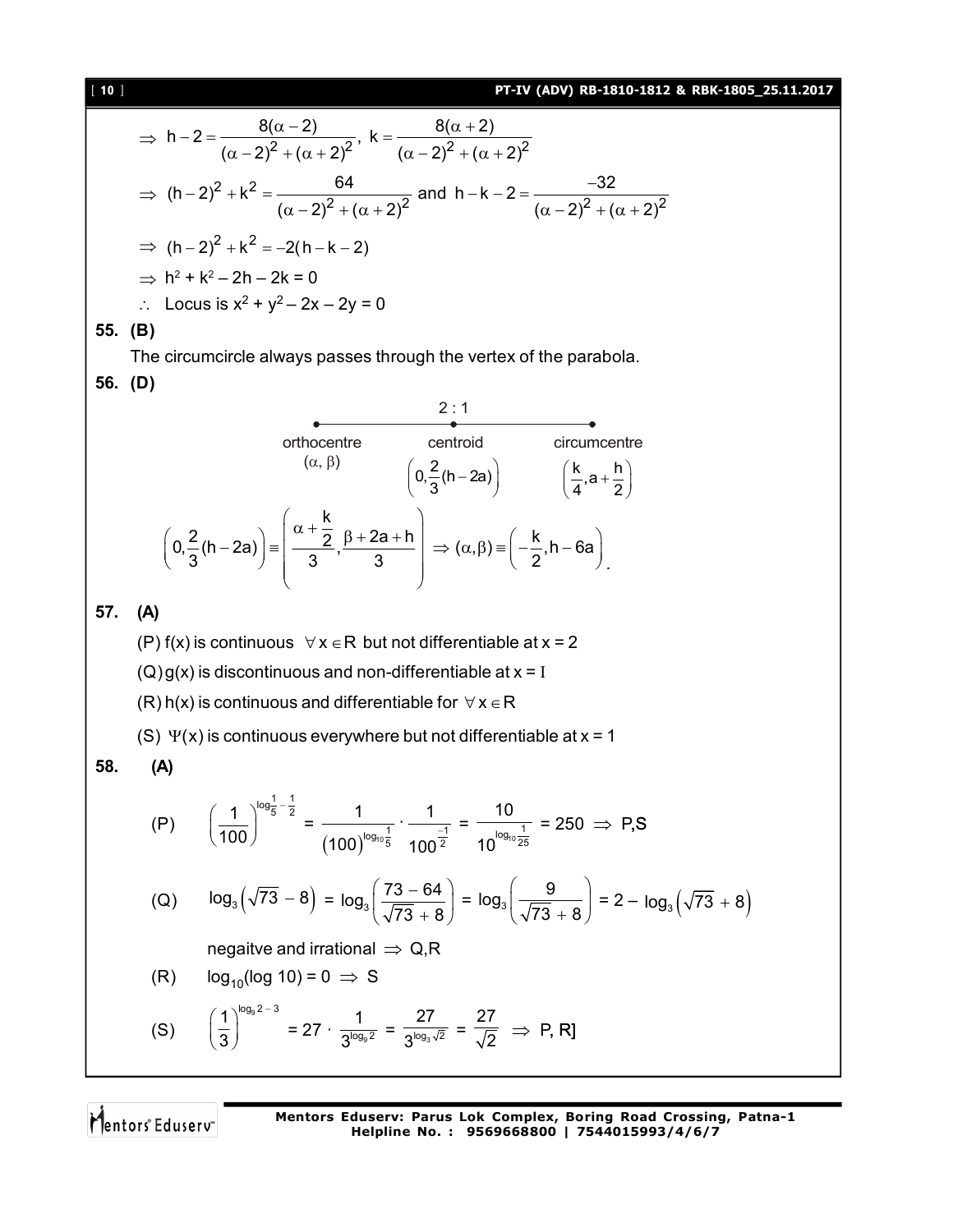## **PT-IV (ADV) RB-1810-1812 & RBK-1805\_25.11.2017** [ **11** ]

59. (C)  
\n(P) A(0,0), B(t), C(-t)  
\nBC = 12t, y<sup>2</sup> = 4ax, a = 3  
\nD is mid-point of BC and 
$$
\frac{BD}{AD} = \tan 30^\circ = \frac{1}{\sqrt{3}} \Rightarrow \frac{2}{t} = \frac{1}{\sqrt{3}}
$$
.  
\n∴ BC = 4at = 24√3.  
\n(Q) D is mid-point of chord BC; ∠BAD = 45°  
\nAB = ?  
\nB(at<sup>2</sup>, 2at);  $\frac{2}{t} = \tan 45^\circ \Rightarrow t = 2$ .  
\nNow, (AB)<sup>2</sup> = 4a<sup>2</sup>t<sup>2</sup> + a<sup>2</sup>t<sup>4</sup>  
\n= 9(4 × 4 + 16) = 9 × 32  
\n⇒ AB = 12√2.  
\n(R) Normal at P(t<sub>1</sub>) cuts curve at Q(t<sub>2</sub>): S(a, 0)  
\nAlso, t<sub>2</sub> = -t<sub>1</sub> -  $\frac{2}{t_1}$   
\nNow, PS ⊥ QS  
\n⇒  $\frac{2at_1}{a(t_1^2 - 1)} \times \frac{2at_2}{a(t_2^2 - 1)} = -1 \Rightarrow -4t_1t_2 = (t_1^2 - 1)(t_2^2 - 1)$   
\n⇒  $4\left(t_1 + \frac{1}{t_1}\right)^2 = (t_1^2 + 1)^2 \Rightarrow t_1 = \pm 2$   
\n∴ (PQ)<sup>2</sup> = a<sup>2</sup>(t<sub>1</sub> - t<sub>2</sub>)<sup>2</sup> × [4 + (t<sub>1</sub> + t<sub>2</sub>)<sup>2</sup>] ⇒ PQ = 15√5.  
\n(S) If PQ is a normal chord, P(t<sub>1</sub>), Q(t<sub>2</sub>), ∠QOP =  $\frac{\pi}{2}$   
\nthen t<sub>1</sub>t<sub>2</sub> = -4 and t<sub>2</sub> = -t<sub>1</sub> -  $\frac{2}{t_1} \Rightarrow t_1^2 = 2 \Rightarrow t_1 = \pm \sqrt{2}$   
\n⇒ t<sub>2</sub> = ±2√2

Mentors<sup>e</sup> Eduserv<sup>-</sup>